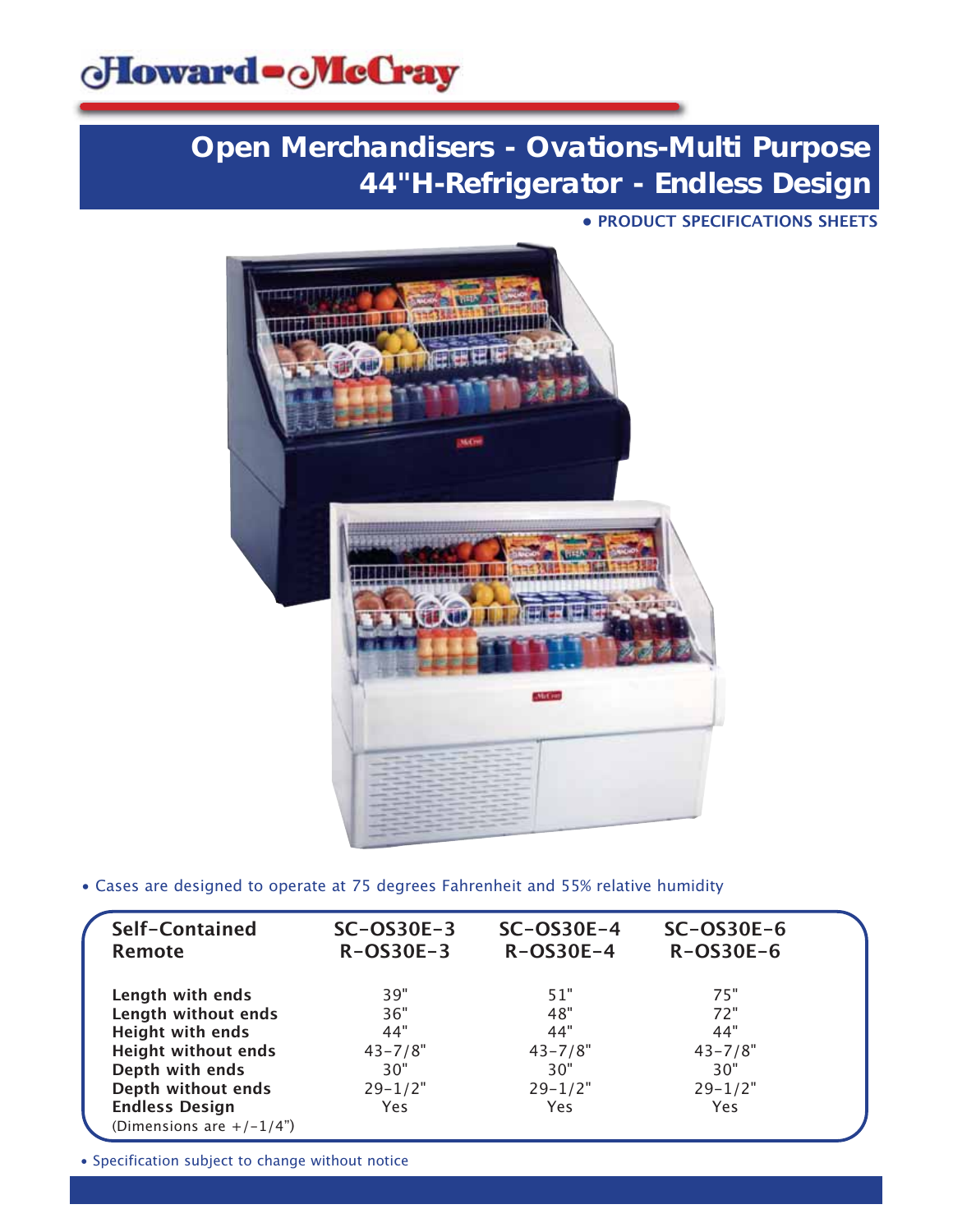## **Standard Specifications and Optional Features**

| <b>CONSTRUCTION</b><br>UL Classified to ANSI/NSF 7<br>Foamed in place CFC free foam<br>Heavy gauge steel super structure<br>Endless design allows for continuous line up<br>Wide view Plexiglas on front and ends     | <b>FINISHES</b><br>Designer white or black end panels<br>Designer white or black front bumper<br>Designer white or black rear<br>Designer white or black end trim                                                                                                                                                                                                                        |
|-----------------------------------------------------------------------------------------------------------------------------------------------------------------------------------------------------------------------|------------------------------------------------------------------------------------------------------------------------------------------------------------------------------------------------------------------------------------------------------------------------------------------------------------------------------------------------------------------------------------------|
| <b>INTERIOR</b><br>Designer white or black end panels<br>Removable designer white or black floor racks<br>Designer white or black perforated rear wall (for<br>even air distribution)<br>3 tier step rack             | <b>REFRIGERATION</b><br>R134a expansion valve system<br>Automatic condensate<br>Low velocity fans located below deck area (to<br>insure even flow of air)<br>Pressure control maintains constant temperatures<br>Auto defrost controlled by time clock (self con-<br>tained units only)<br>Air screen technology<br>Self contained system<br>Copeland hermetic unit<br>Remotes available |
| <b>EXTERIOR</b><br>Designer white or black ends and front<br>Designer white or black bumper<br>Designer white or black end trim<br>Removable front grille for cleaning and servicing<br>7" of Plexiglass on end panel | <b>LIGHTING</b>                                                                                                                                                                                                                                                                                                                                                                          |
| <b>ELECTRICAL REQUIREMENTS</b><br>115V/60Hz/1Ph<br>Cord and plug provided<br>UL/CUL listed                                                                                                                            | <b>Important Note: All refrigerated cases are</b><br>designed to operate in an environment of<br>75 degrees and 55% relative humidity.<br><b>Important Note: Product must be cooled</b><br>before being displayed within the case.                                                                                                                                                       |

(ALL WHITE OR ALL BLACK, NO EXTRA CHARGE—IF COLORS ARE MIXED AN ADDITIONAL CHARGE WILL APPLY)

### OPTIONAL FEATURES

| Remote available      | Stainless steel, laminate or paint |
|-----------------------|------------------------------------|
| Rear grille           | Night cover                        |
| Digital thermometer   | Peg bars                           |
| Sandwich/ fruit racks | Casters                            |

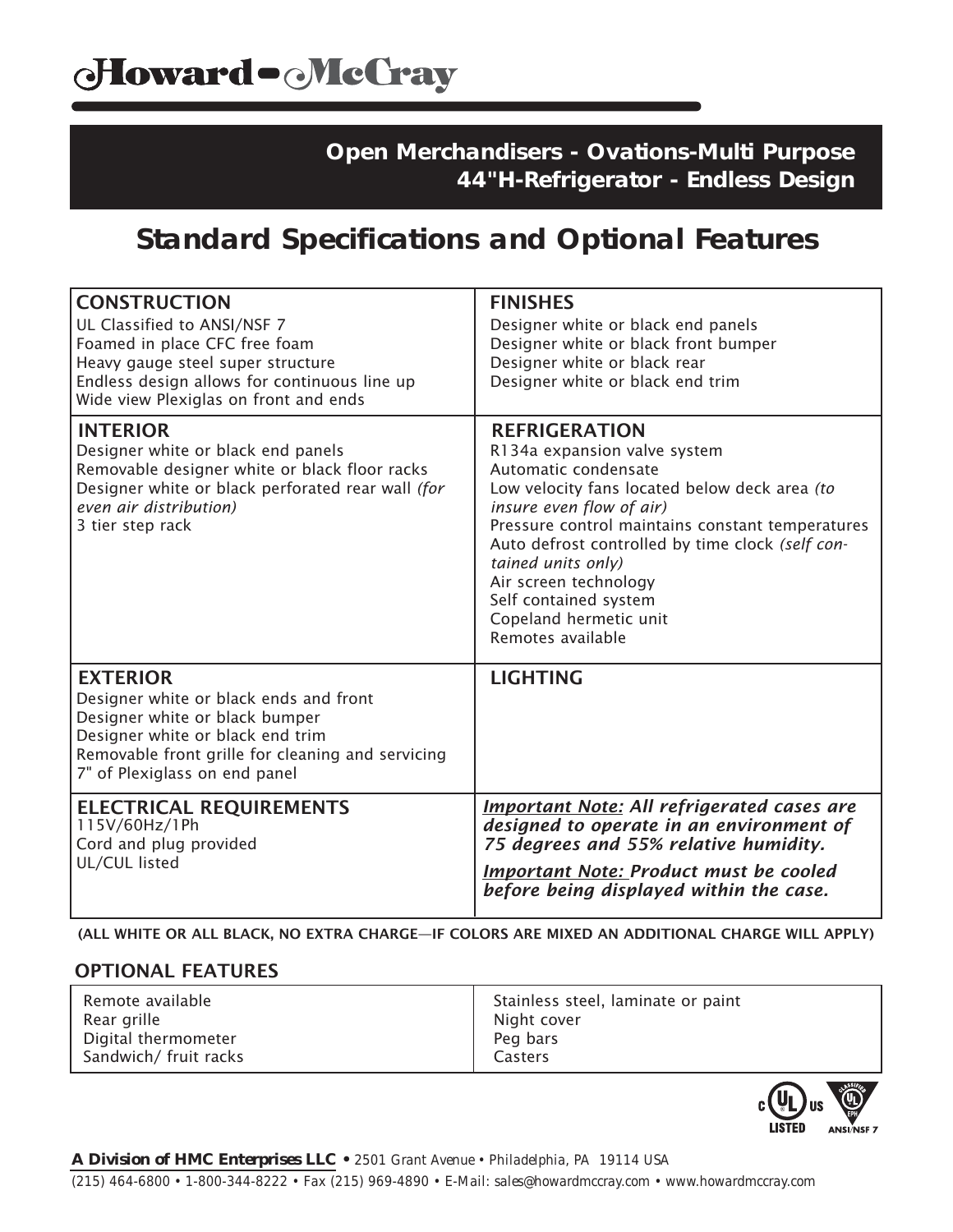## **Technical Data**

| Model #                                                                                                                                                                   | <b>Self contained</b>                                    | <b>SC-OS30E-3</b>                                                    | <b>SC-OS30E-4</b>                                                    | <b>SC-OS30E-6</b>                                                    |
|---------------------------------------------------------------------------------------------------------------------------------------------------------------------------|----------------------------------------------------------|----------------------------------------------------------------------|----------------------------------------------------------------------|----------------------------------------------------------------------|
|                                                                                                                                                                           | Remote                                                   | <b>R-OS30E-3</b>                                                     | <b>R-OS30E-4</b>                                                     | <b>R-OS30E-6</b>                                                     |
| Length with ends<br>Length without ends<br><b>Height with ends</b><br><b>Height without ends</b><br>Depth with ends<br>Depth without ends<br>(Dimensions are $+/- 1/4$ ") |                                                          | 39"<br>36"<br>44"<br>$43 - 7/8"$<br>30"<br>$29 - 1/2"$               | 51"<br>48"<br>44"<br>$43 - 7/8"$<br>30"<br>$29 - 1/2"$               | 75"<br>72"<br>44"<br>$43 - 7/8"$<br>30"<br>$29 - 1/2"$               |
| <b>Operating temperature</b><br>Refrigerant-(expansion valve)<br><b>Compressor size- HP</b><br>Pressure control settings at<br>75°F, 55% RH                               | Self contained<br>Self contained<br>CUT IN<br>CUT OUT 12 | 36°F to 40°F<br>R134a<br>1/2<br>29                                   | 36°F to 40°F<br>R134a<br>1/2<br>29<br>12                             | 36°F to 40°F<br>R134a<br>3/4<br>29<br>12                             |
| Defrost per day (24 hours)<br>BTU's at +20°F Evap. Temp.<br>Voltage<br>Amperage<br>Amperage<br>Cord and plug                                                              | Air Defrost<br>Remote<br>Self contained<br>Remote        | $6@20$ minutes<br>3100<br>115V<br>12.0A<br>0.7A<br>Yes(15A)          | 6 @ 20 minutes<br>4130<br>115V<br>13.1A<br>1.4A<br>Yes(20A)          | $6@20$ minutes<br>6200<br>115V<br>16.0A<br>1.4A<br>Yes(20A)          |
| <b>Exterior color</b><br>Interior color<br>Inside end panels<br><b>Floors</b>                                                                                             |                                                          | White or Black<br>White or Black<br>White or Black<br>White or Black | White or Black<br>White or Black<br>White or Black<br>White or Black | White or Black<br>White or Black<br>White or Black<br>White or Black |

(ALL WHITE OR ALL BLACK, NO EXTRA CHARGE—IF COLORS ARE MIXED AN ADDITIONAL CHARGE WILL APPLY)

#### SHIPPING INFORMATION

| <b>Height</b><br>Depth<br>Length<br>Gross weight | Self contained<br>Remote | .49"<br>.44"<br>.61"<br>330#<br>205# | 49"<br>44"<br>61"<br>360#<br>235# | 49"<br>44"<br>87"<br>495#<br>345# |
|--------------------------------------------------|--------------------------|--------------------------------------|-----------------------------------|-----------------------------------|
| Cubic feet                                       |                          | $76$ ft <sup>3</sup>                 | 76ft <sup>3</sup>                 | 109ft <sup>3</sup>                |

• Cases are designed to operate at 75 degrees Fahrenheit and 55% relative humidity

• Cases are equipped with drains; check your local building codes for connection requirements.

• Specification subject to change without notice